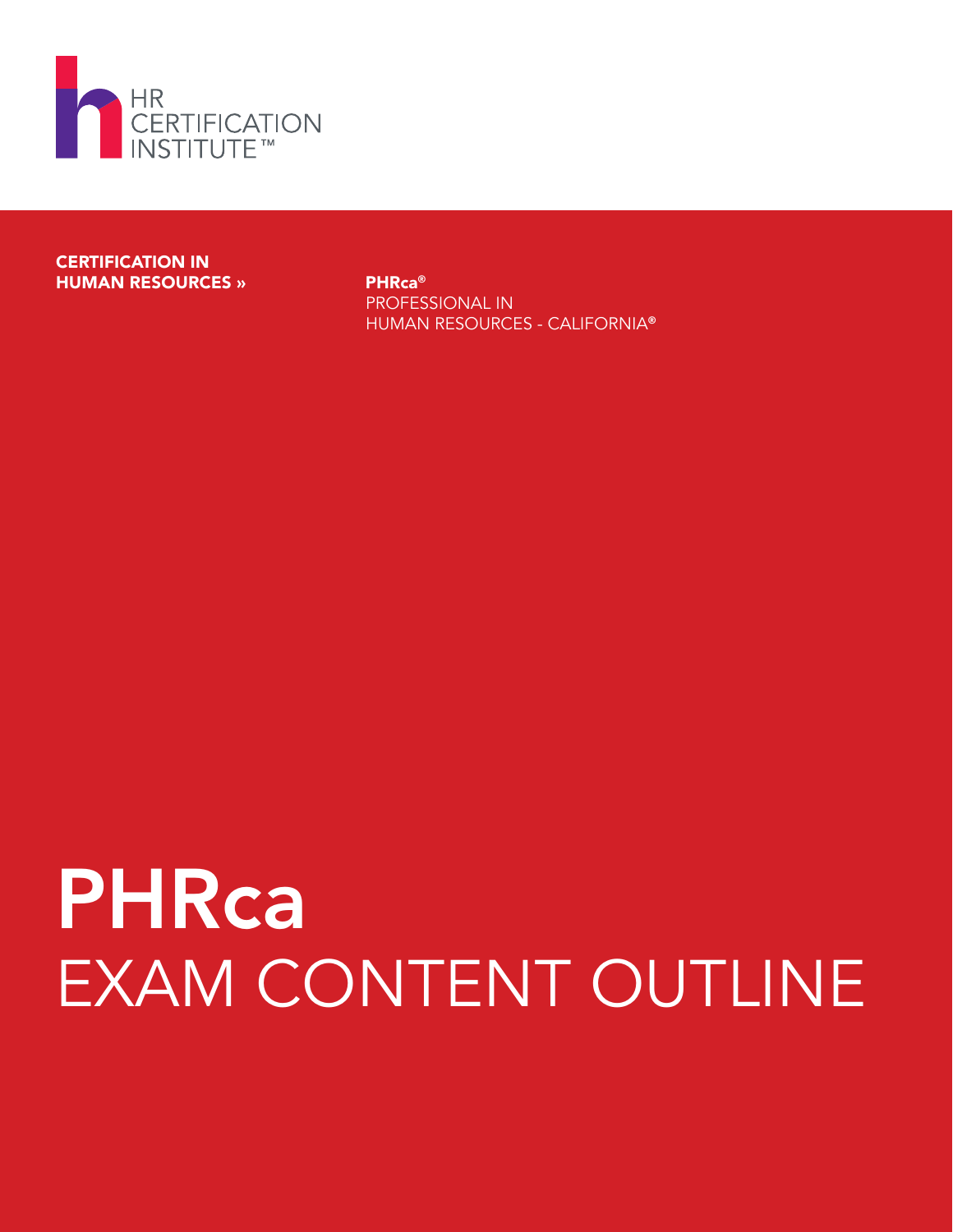## **PHRca** EXAM CONTENT OUTLINE AT-A-GLANCE

#### PHRca EXAM WEIGHTING BY FUNCTIONAL AREA

- » Compensation/wage and hours (22%)
- » Employment and Employee Relations (46%)
- » Benefits and Leaves of Absence (20%)
- » Health, Safety and Workers' Compensation (12%)

#### IF LAWS CHANGE

We realize that employment laws change constantly. Candidates are responsible for knowing the HR laws and regulations that are in effect as of the start of each exam period.

The PHRca EXAM CONTENT OUTLINE is updated periodically (approximately every five years) to ensure it is consistent with current laws and regulations in the state of California. This exam content outline was revised effective Spring 2012.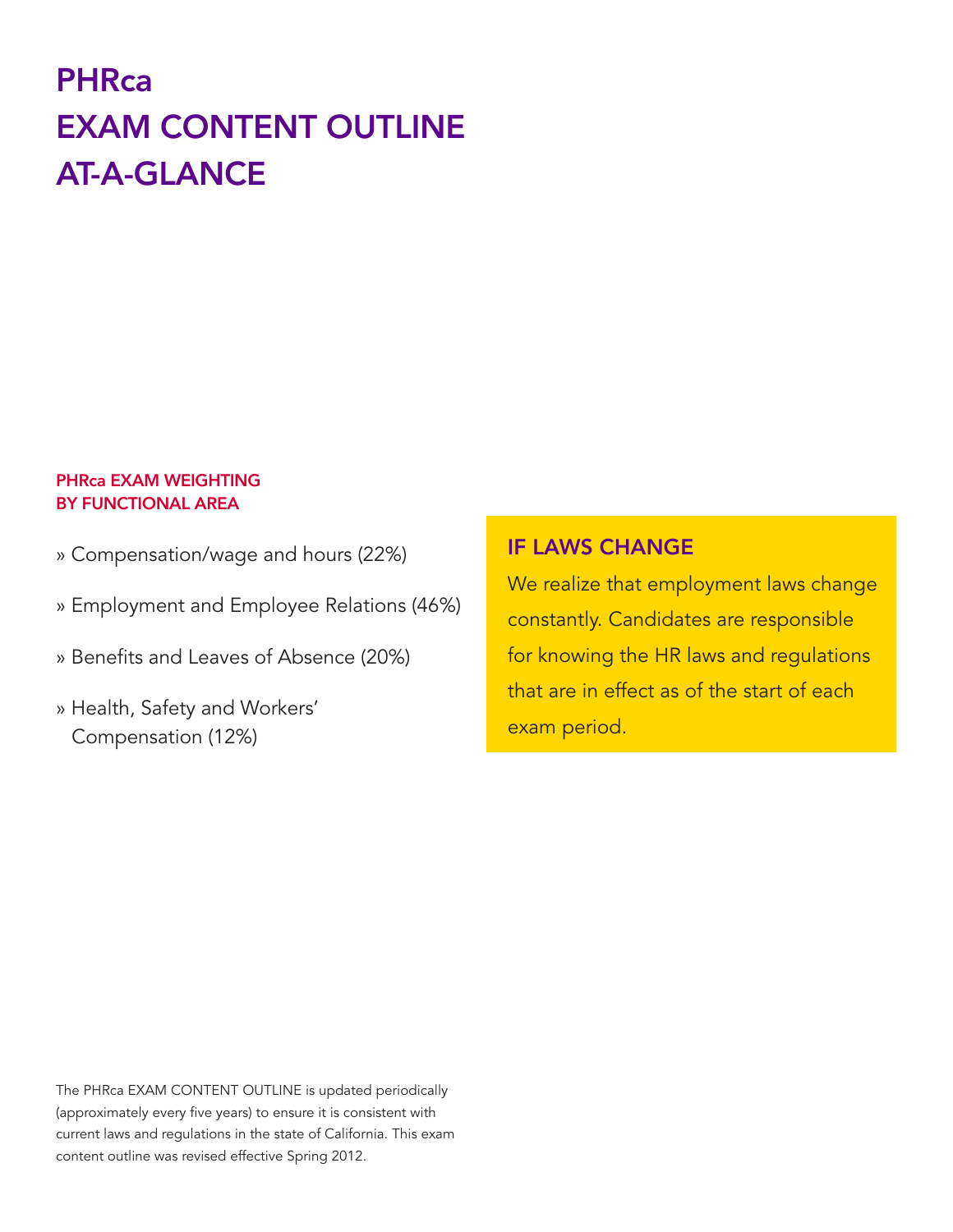## PHRca EXAM

The Professional in Human Resources - California® (PHRca®) exam is created using the PHRca Exam Content Outline, which outlines the responsibilities of and knowledge needed by today's California HR professional. The PHRca Exam Content Outline is created by California HR subject matter experts through a rigorous practice analysis study and validated by HR professionals working in the field through an extensive survey instrument. It is updated periodically to ensure it is consistent with current HR practices in the state of California.

#### FUNCTIONAL AREA O1: COMPENSATION/WAGE AND HOURS (22%)

Develop, implement, and administer compensation programs for all employee groups in compliance with California legal requirements.

#### RESPONSIBILITY

- 01 Develop and implement policies and procedures to comply with state wage and hour laws
- 02 Ensure compliance with state wage and hour laws
- 03 Develop and implement policies and procedures for engaging independent contractors
- 04 Establish and administer payroll, timekeeping, documentation, and records retention policies and procedures required under state law governing compensation

#### KNOWLEDGE

- 01 Definition of all wages, (for example: split shifts, reporting time pay, on call, makeup time, travel time, and commissions)
- 02 Wage orders—Industrial Welfare Commission (IWC)
- 03 Minimum wage requirements and exceptions (for example: prevailing wage and living wage)
- 04 Vacation pay and paid time off (PTO) rules
- 05 Overtime regulations, including calculating multiple rates of pay and effects of bonus payments on overtime calculations
- 06 Job classifications for exempt and non-exempt employees
- 07 Rules pertaining to independent contractors
- 08 Timing of payments (for example: regular pay, overtime, direct deposit, and final pay) and fines and penalties for non-compliance
- 09 Rest and meal periods
- 10 Work day, work week including alternative workweek schedules (AWS)
- 11 Permitted and prohibited payroll deductions (for example: exempt employees and gratuities)
- 12 Business expense reimbursement
- 13 Garnishments and bankruptcy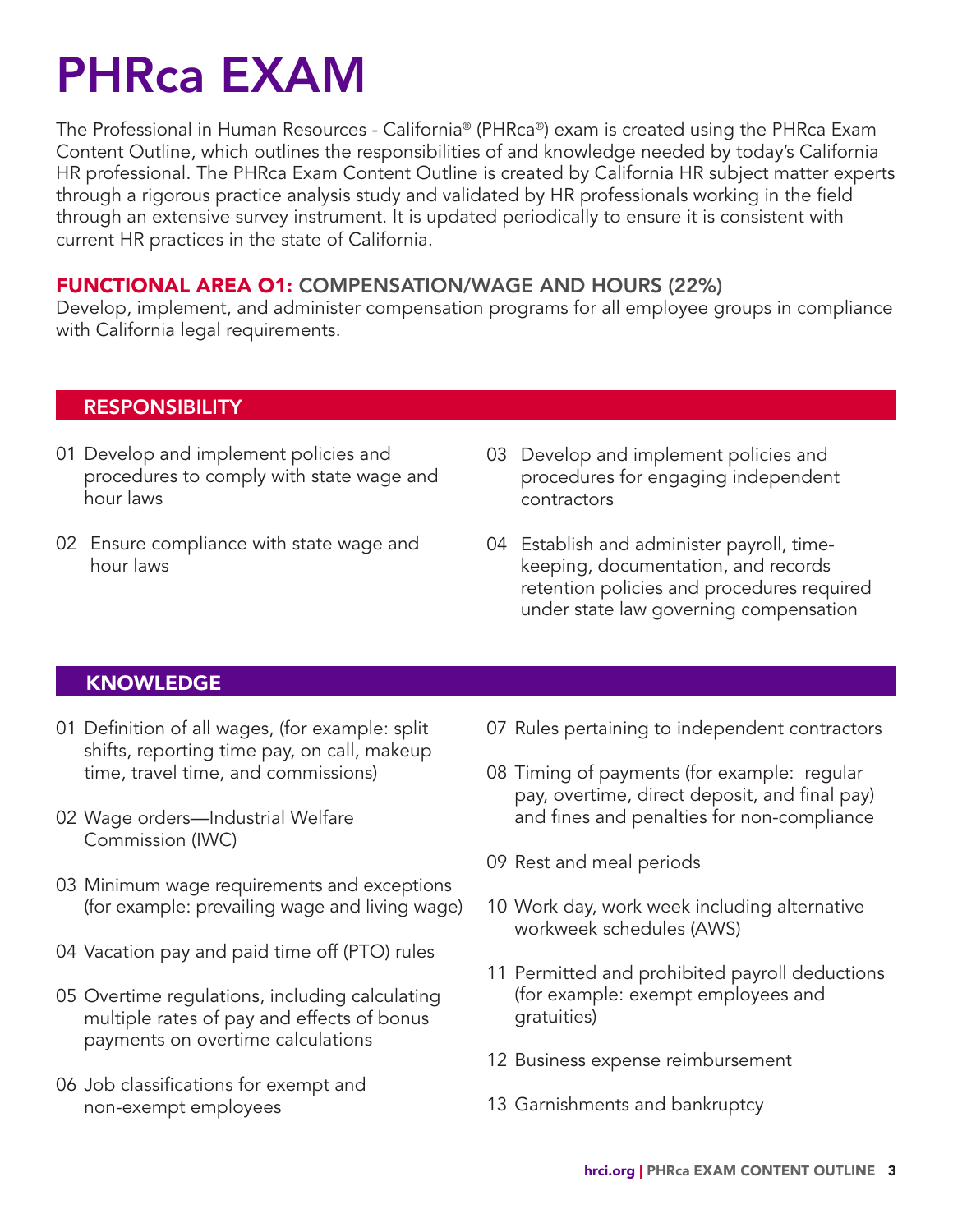- Role and responsibilities of Department of Labor Standards Enforcement (DLSE)
- State law requirements for timekeeping
- Legal requirements for individual notices and documentation on pay stubs
- Legal requirements for postings and notices
- Documentation and records retention requirements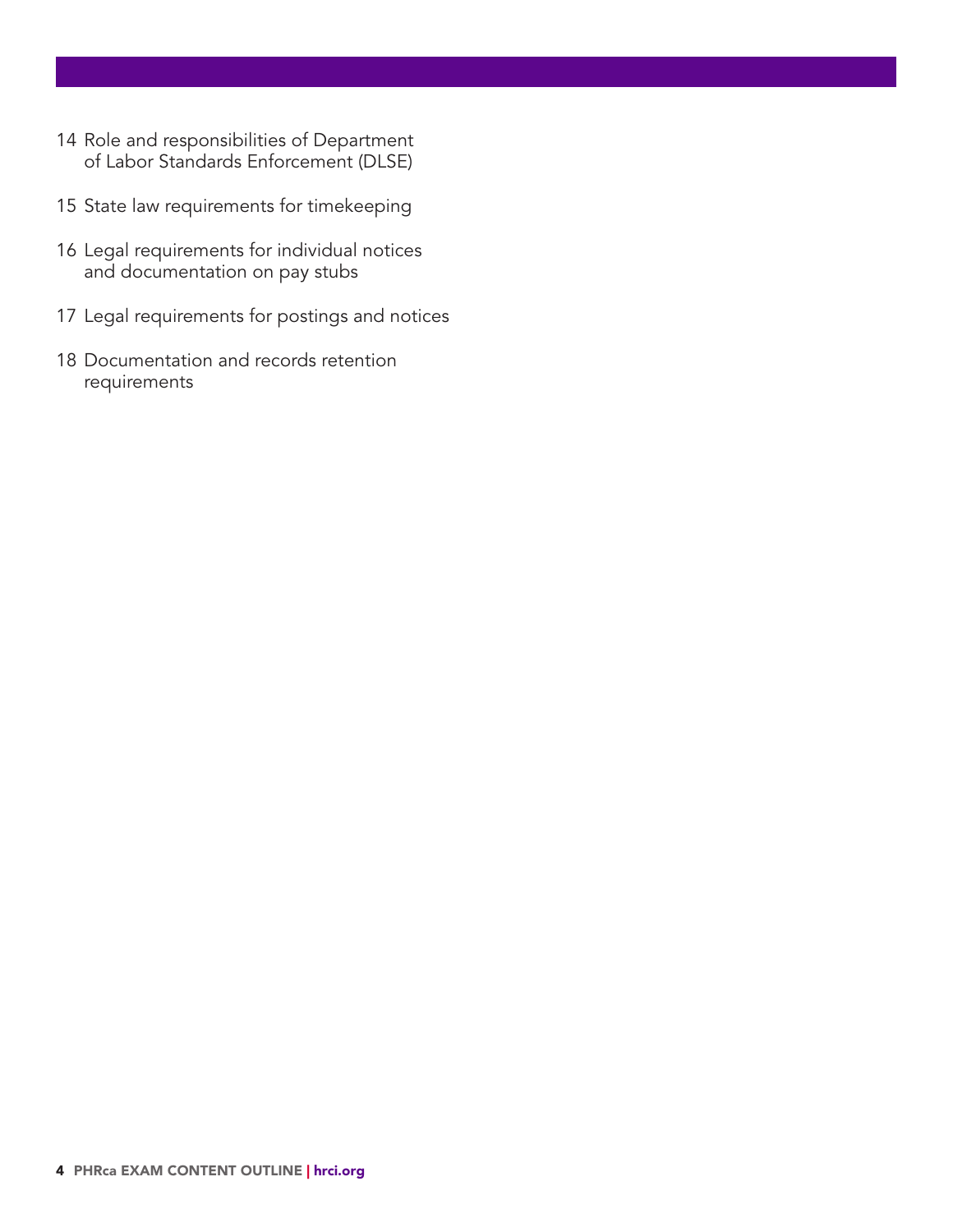#### FUNCTIONAL AREA O2: EMPLOYMENT AND EMPLOYEE RELATIONS (46%)

Develop, facilitate, and manage workplace relationships, throughout the employment lifecycle, in compliance with California legal requirements.

#### **RESPONSIBILITY**

- 01 Develop and implement policies, practices, and procedures to comply with state laws regarding pre-employment and hiring.
- 02 Develop and implement policies, practices, and procedures to comply with state laws regarding employment and termination of employment
- 03 Ensure compliance with state laws regarding pre-employment and hiring, ongoing employment, and termination
- 04 Ensure compliance with state harassment and discrimination prevention laws
- 05 Establish and administer documentation and records retention policies and procedures required under state law governing employment and employee relations

#### KNOWLEDGE

- 19 Provisions of Fair Employment and Housing Act (FEHA) including the interactive process and reasonable accommodations
- 20 California labor code section 132a
- 21 Whistleblower protections
- 22 Pre-employment and hiring procedures (for example: drug testing, background checks, consumer credit reports, Investigative Consumer Reporting Agencies Act (ICRAA), California Consumers Reporting Act (CCRA), postings, and individual notices)
- 23 Requirements related to privacy and security (for example: permissible employment application procedures and protection of personal data)
- 24 Rules regarding employment of minors
- 25 Employment Development Department (EDD) requirements
- 26 Non-compete, non-disclosure, invention assignment agreements, and Uniform Trade Secrets Act
- 27 Individual employee rights (for example: Private Attorneys General Act, language translation requirements, and literacy assistance)
- 28 Required supervisory training for sexual harassment prevention
- 29 California WARN
- 30 Required new hire and termination notices
- 31 Requirements for employers with state contracts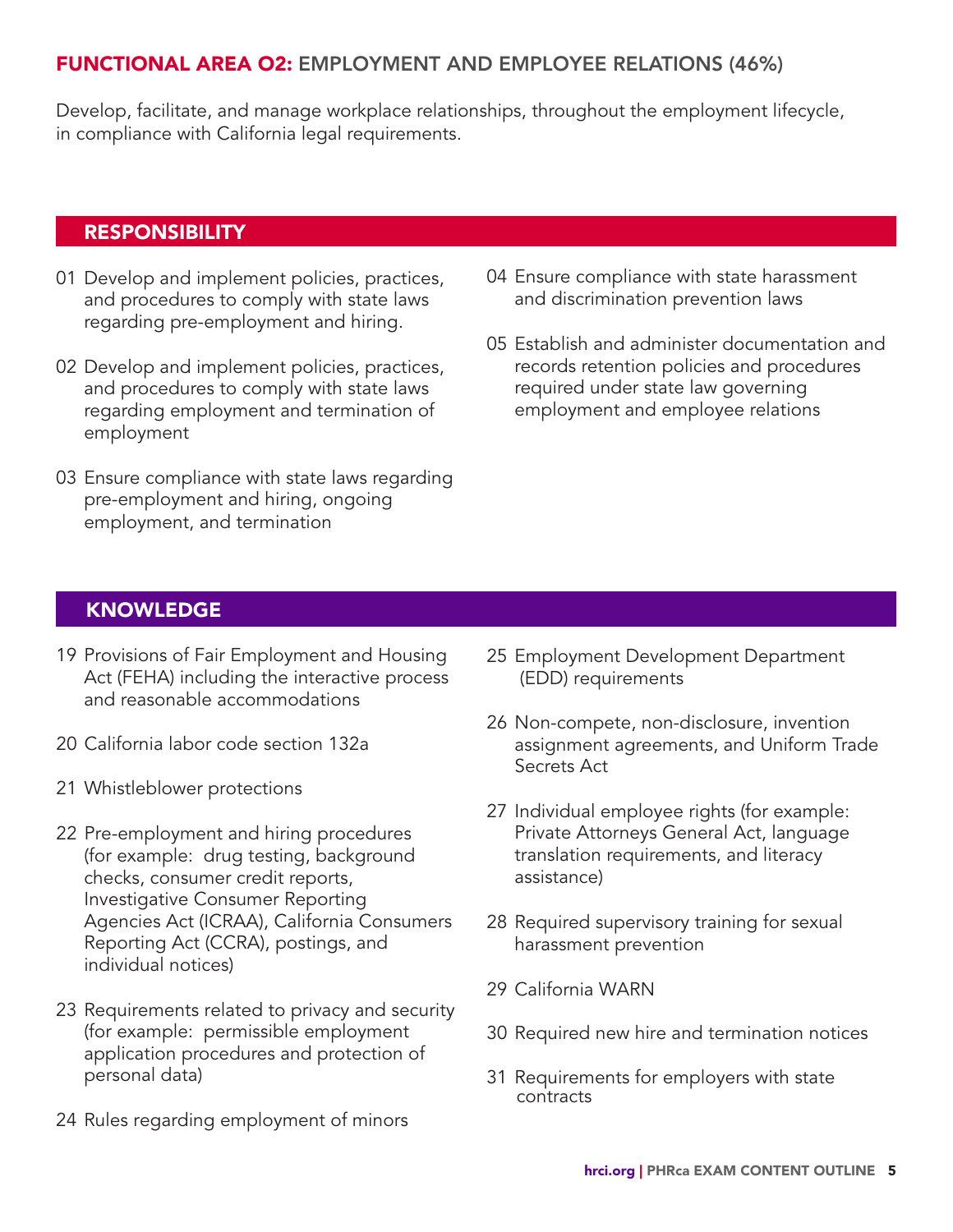- Regulations regarding use of medical marijuana
- Legal requirements for postings and notices
- Documentation and records retention requirements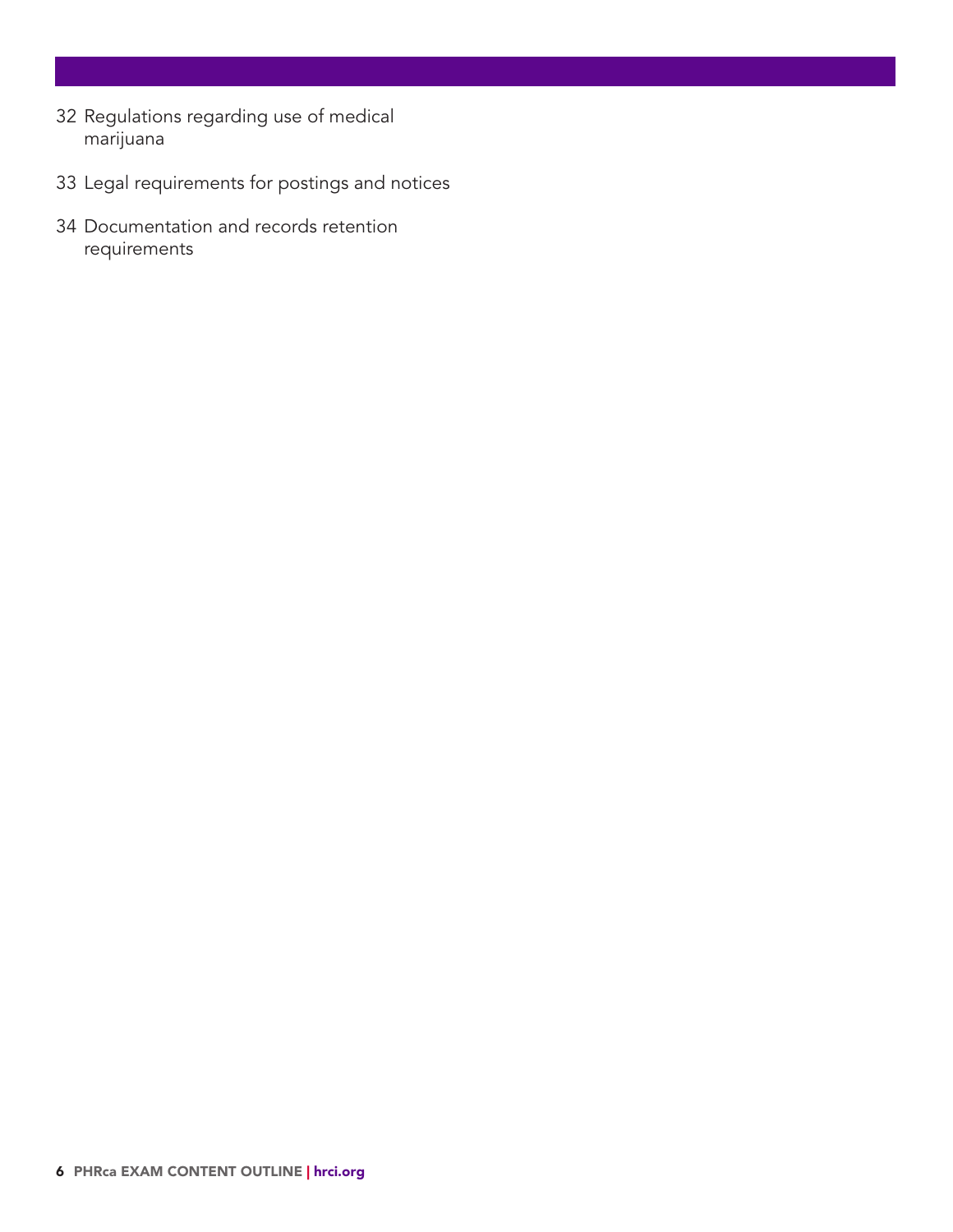#### FUNCTIONAL AREA O3: BENEFITS AND LEAVES OF ABSENCE (20%)

Develop and implement programs, policies, and procedures related to benefits and leaves of absence in compliance with California legal requirements.

#### RESPONSIBILITY

- 01 Develop and implement policies and procedures to comply with state laws and regulations regarding benefits
- 02 Ensure compliance with state laws and regulations regarding benefits
- 03 Develop and implement policies and procedures to comply with state laws and regulations regarding leaves of absence
- 04 Ensure compliance with state laws and regulations regarding leaves of absence, including coordination of multiple laws and regulations
- 05 Develop and implement documentation and records retention policies and procedures required under state law governing benefits and leaves of absence

#### KNOWLEDGE

- 35 Legal requirement for employer-sponsored benefit plans (for example: domestic partner coverage and premiums, Cal COBRA)
- 36 California State Disability Insurance (SDI)
- 37 Paid Family Leave (PFL)
- 38 Kin care requirements
- 39 Integration of SDI, PFL and Kin care requirements
- 40 Pregnancy Disability Leave (PDL)
- 41 California Family Rights Act (CFRA)
- 42 Coordination of state leave protections, including PDL and CFRA, with federal leave protections (FMLA)
- 43 Other protected time off as required by the California labor code (for example: school leave, crime victims leave, domestic violence and sexual assault victims leave, organ and bone marrow donor, and military leave)
- 44 Time off for voting
- 45 Legal requirements for postings and notices
- 46 Documentation and record retention requirements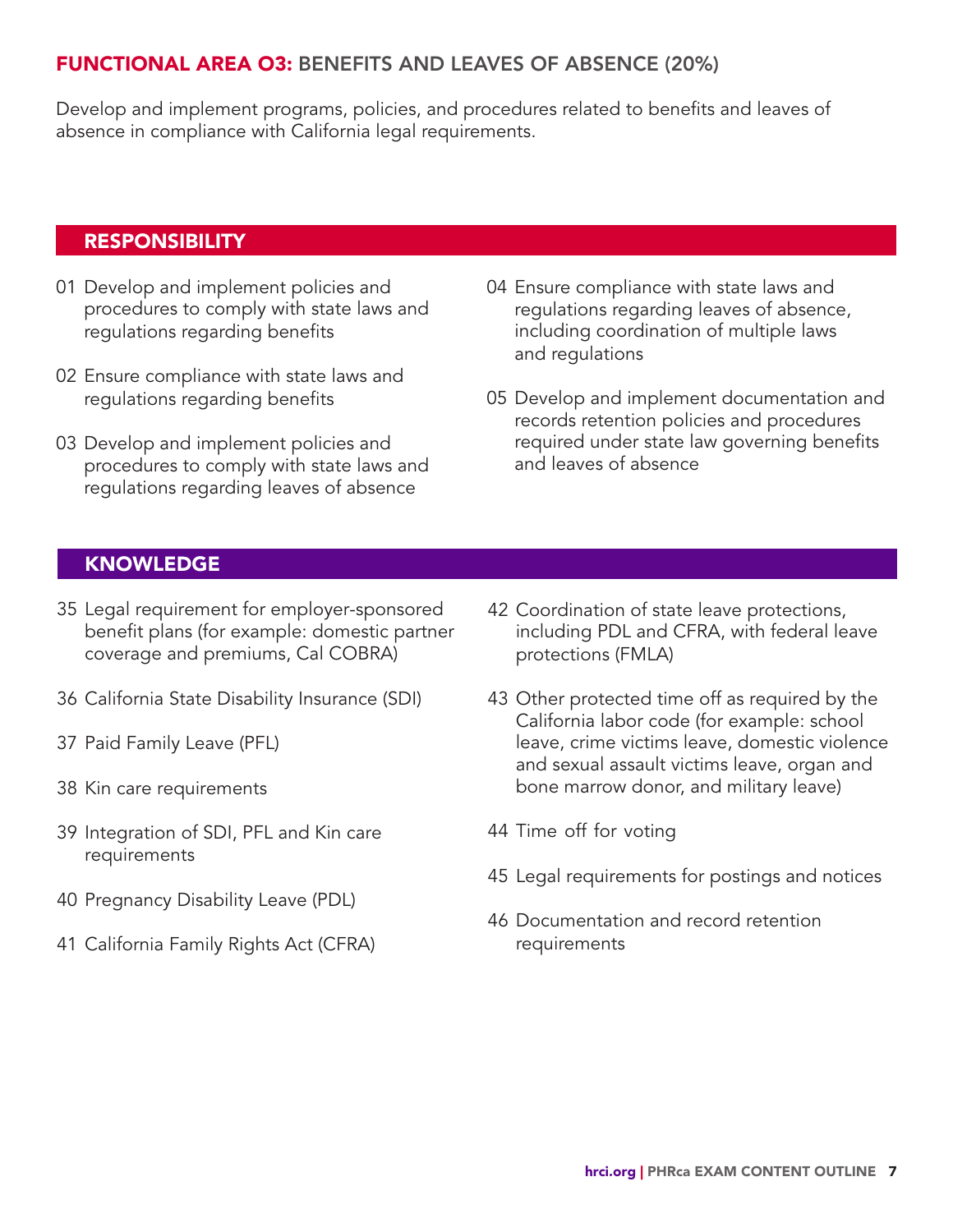#### FUNCTIONAL AREA O4: HEALTH, SAFETY AND WORKERS' COMPENSATION (12%)

Develop and implement programs, plans, and policies that provide a healthy and safe working environment, and administer workers' compensation, in compliance with California legal requirements.

#### RESPONSIBILITY

- 01 Develop and implement policies and procedures to comply with state laws and regulations regarding health and safety administration.
- 02 Ensure compliance with state laws and regulations regarding health and safety
- 03 Provide training programs required under state law governing health and safety
- 04 Develop and implement policies and procedures to comply with state laws and regulations regarding workers compensation, including return to work
- 05 Ensure compliance with state laws and regulations regarding workers' compensation
- 06 Establish and administer documentation and records retention policies and procedures required under state law governing health, safety, and workers' compensation

#### KNOWLEDGE

- 47 Cal/OSHA requirements
- 48Injury and Illness Prevention Program (IIPP)

requirements

- 49 Heat illness prevention requirements
- 50 Ergonomics reporting requirements
- 51 Workers' compensation notification and reporting requirements, claims administration, and fraud
- 52 Return to work requirements
- 53 California Drug Free Workplace Act
- 54 Legal requirements for postings and notices
- 55 Documentation and records retention requirements